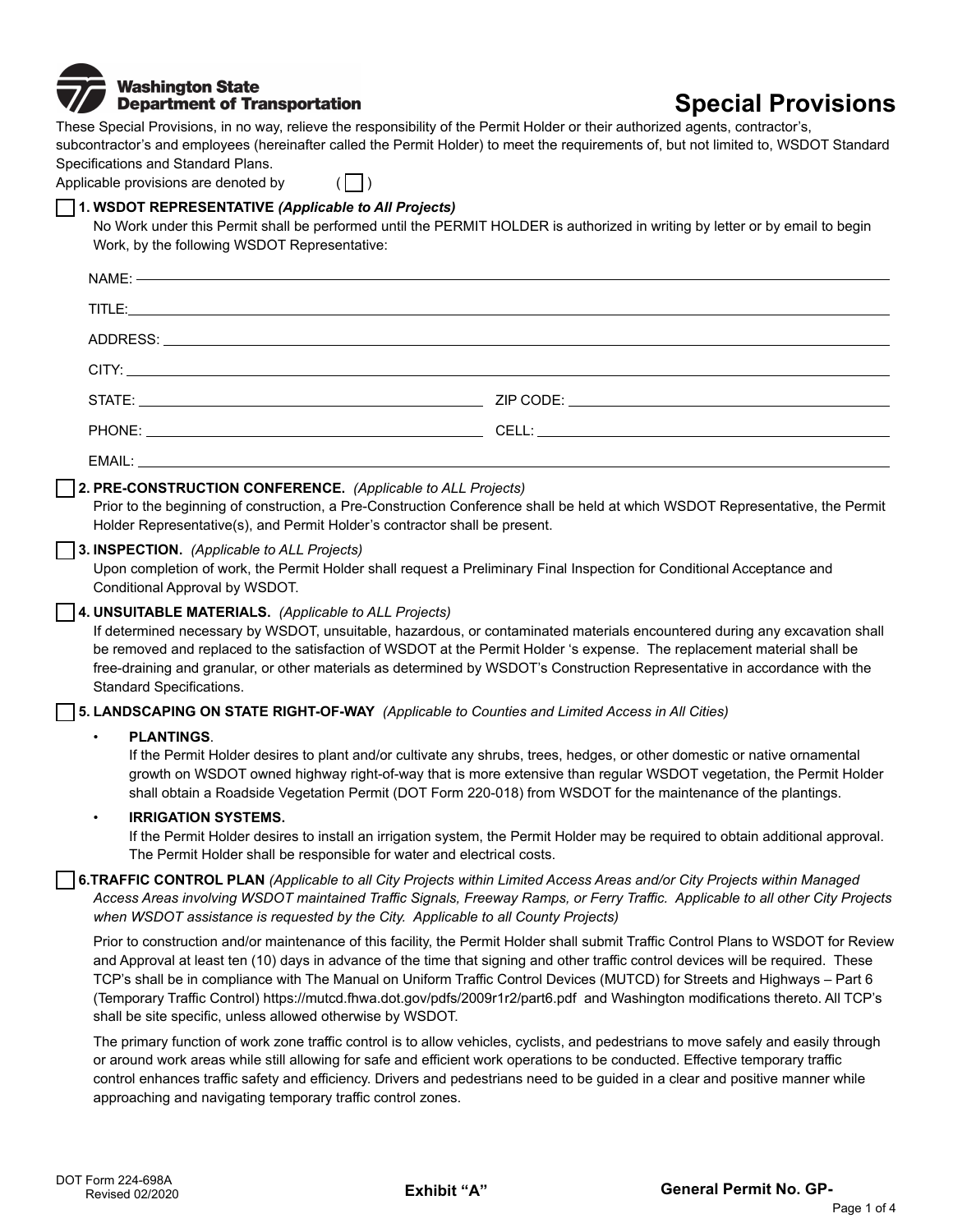# • **MODIFICATION, REVOCATION, OR SUSPENSION OF APPROVED TRAFFIC CONTROL PLANS**

WSDOT reserves the right to modify or revoke any Traffic Control Plan at any time due to unexpected emergencies or safety and operational problems for the traveling public. All costs and time delays associated with modification or revocation shall be borne by the Permit Holder. WSDOT shall in no way be held liable for any delays, costs, or other damages to the Permit Holder by reason of any such WSDOT action.

## • **PERMITTED HOURS FOR LANE CLOSURES / WSDOT NOTIFICATION**

The working hours within WSDOT owned highway right-of-way or highway right-of-way under WSDOT jurisdiction for this project are restricted per the Approved Traffic Control Plan(s). Any extension of these hours must be requested in writing and approved prior to construction. Weekend or Holiday (including Canadian Holidays-Skagit & Whatcom Counties) work is not permitted without written permission from WSDOT. Five (5) working days notification shall be given to WSDOT's Representative prior to any lane closure.

## • **HAZARD PROTECTION**

All hazards to vehicular, pedestrian, and bicycle traffic shall be marked by warning signs, barricades, and lights.

#### • **STORAGE OF EQUIPMENT AND MATERIALS**

All lanes shall be open and the shoulders shall be clear of construction equipment and materials during non-working hours. The Work Zone Clear Zone (WZCZ) applies during working and non-working hours. The WZCZ applies only to temporary roadside objects introduced by the Contractor's operations and does not apply to pre-existing conditions or permanent work. Those work operations that are actively in progress shall be in accordance with adopted and approved Traffic Control Plans, and other Contract or Permit requirements.

During nonworking hours, equipment or materials shall not be within the WZCZ unless they are protected by permanent guardrail or temporary concrete barrier. The use of temporary concrete barrier shall be permitted only if WSDOT approves the installation and location.

During actual hours of work, unless protected as described above, only materials absolutely necessary to construction shall be within the WZCZ and only construction vehicles absolutely necessary to construction shall be allowed within the WZCZ or allowed to stop or park on the shoulder of the roadway.

The Contractor's non-essential vehicles and employee's private vehicles shall not be permitted to park within the WZCZ at any time unless protected as described above.

Deviation from the above requirements shall not occur unless the Contractor has requested the deviation in writing, and WSDOT has provided written approval.

**7. WORKER VISIBILITY** *(Applicable to Counties and Limited Access in All Cities)* 

# • **FLAGGER APPAREL**

Traffic Control Supervisors, Flaggers, Spotters, and others performing Traffic Control Labor of any kind shall comply with the following: (1) During daylight hours with clear visibility, workers shall wear a high-visibility ANSI/ ISEA 107-2010 Class 2 or 3 vest or jacket, and hardhat meeting the high-visibility headwear requirements of WAC 296-155-305; and (2) During hours of darkness (½ hour before sunset to ½ hour after sunrise) or other low visibility conditions (snow, rain, fog, etc.), workers shall wear a high-visibility ANSI/ISEA 107-2010 Class 2 or 3 vest or jacket, high-visibility lower garment meeting ANSI/ISEA 107-2010 Class E, and hardhat meeting the high-visibility headwear requirements of WAC 296-155-305.

# • **APPAREL - OTHER CONTRACTOR PERSONNEL**

The Permit Holder and/or the Contractor shall require all other personnel in WSDOT owned highway right-of-way or highway right-of-way under WSDOT jurisdiction under their control (including Service Providers, Subcontractors, and lower tier Subcontractors) that are on foot in the work zone and are exposed to vehicle traffic or construction equipment to wear the high-visibility apparel meeting Performance Class 2 or 3 requirements of the ANSI/ISEA 107-2010 publication titled "American National Standard for High Visibility Safety Apparel and Headwear."

#### **8. DIRECTIONAL BORING OPERATIONS** *(Applicable to Counties and Limited Access in All Cities)*

- To prevent loss of ground and settlement, or possible damage to overlying structures, pipe installation operations shall be conducted in such a manner that restricts the excavation of materials to only those materials that are physically displaced by the casing. The Permit Holder shall control the advance rate, monitor the volume of material excavated and adjust the advance rate, as required, to avoid loss of ground, over excavation, and surface heave.
- During the bore, the Permit Holder shall monitor and calculate the volume of the spoils quantities removed, taking in consideration the swelling factor for the material. This will be measured against the calculated volume of the casing to ensure over-excavation has not occurred.
- If caving or sloughing occurs the Permit Holder shall modify the construction method to prevent further sloughing or caving. The soil shall be stabilized and the void outside the pipe in the area of the caving shall be filled with grout or other approved material.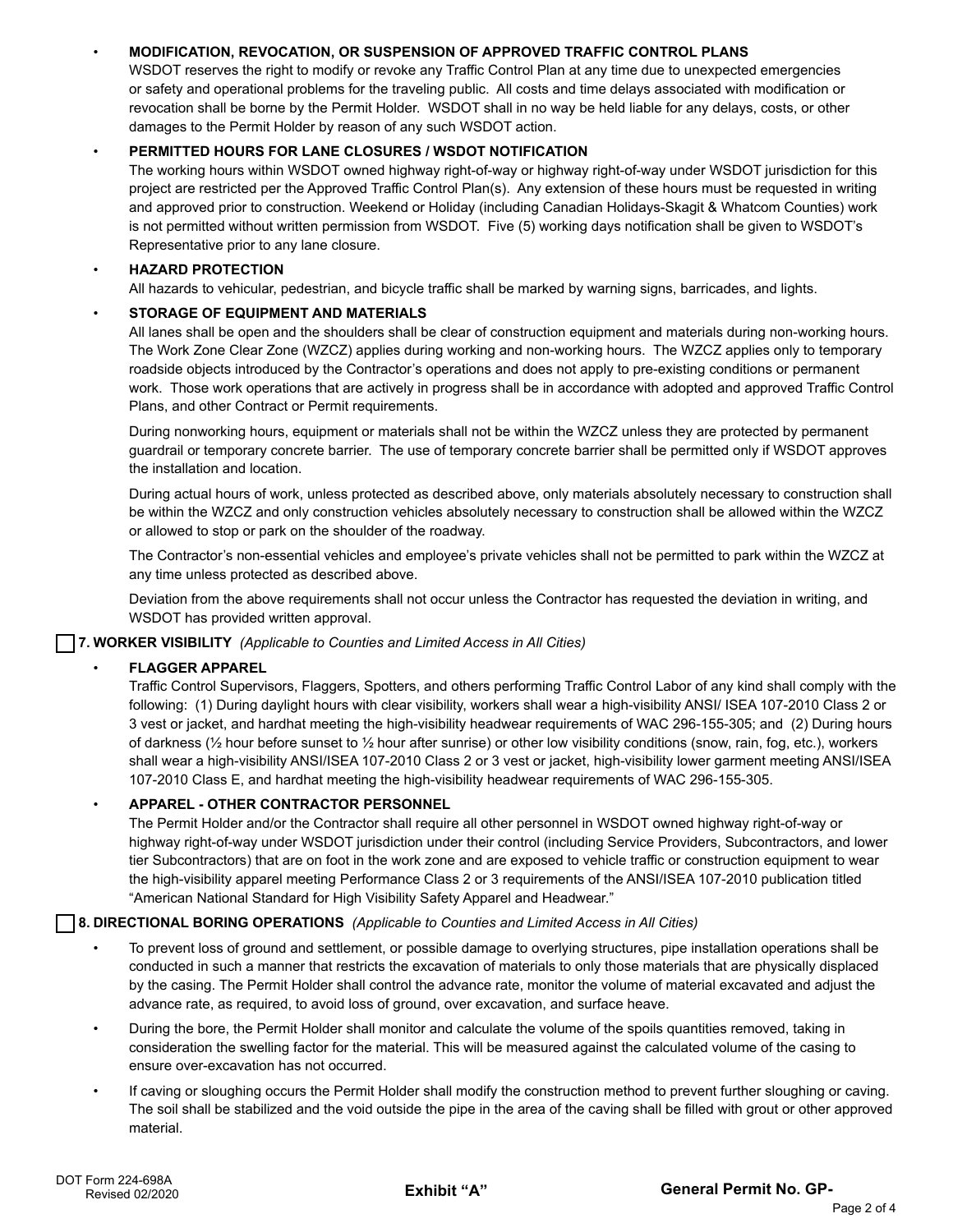- The pipes shall be installed without damage to traveled lanes and shoulders, or other facilities above the pipe. Damage to existing facilities as a result of the Permit Holder's operations shall be repaired to the satisfaction of WSDOT at the Permit Holder's expense. The repair procedure shall be proposed by the Permit Holder and approved by WSDOT.
- Removal of material from the pipe by washing or sluicing will not be permitted.
- All concrete, steel, lumber, and other manmade materials shall be removed from the insertion and receiving pits. The pit backfill shall restore contours to the pre-existing condition.

#### **9. CRANE BOOM WITHIN WSDOT RIGHT-OF-WAY.** *(Applicable to Counties and Limited Access in All Cities)*

This Permit provides the Permit Holder temporary use of WSDOT's airspace right of way; no permission is granted for use of WSDOT's right of way at the ground level.

Unloaded crane swings, including "weather vaning" will be permitted as shown in the Exhibits.

Crane load swings within thirty (30) feet of the paved edge of WSDOT highway right-of-way or ramps are prohibited and will be cause for immediate revocation of Permit.

No use other than operating or "weather vaning" one (1) construction tower-crane booms within WSDOT's airspace right of way is permitted without the prior written approval from WSDOT.

Signs, display lights, or advertising media/materials are not permitted unless they comply with Chapter 47.42 RCW and Chapter 468-66 WAC and are completely detailed on a separate plan sheet which requires specific prior written authorization by WSDOT. Advertising signs or banners shall not be allowed on any portion or parts of the cranes operating within WSDOT right-of-way.

#### **10. CRANE OPERATIONS WITHIN WSDOT RIGHT OF WAY.** *(Applicable to Counties and Limited Access in All Cities)*

The Permit Holder shall:

- Comply with all applicable federal, state and local laws, ordinances, and regulations, including environmental requirements that are in force or which may hereafter be in force. The Permit Holder shall also secure all necessary permits and licenses for the use of WSDOT's right of way authorized by this Permit.
- Provide WSDOT with a crane safety and operations plan for approval and receive safety and operations plan approval from WSDOT prior to operating any crane within WSDOT's right-of-way. The plan shall:
	- 1) List how the Permit Holder will comply with applicable state and federal laws.
	- 2) Ensure that crane operators will not swing loads within thirty (30) feet of the paved edge of WSDOT highway or ramps.
	- 3) Designate the individual responsible to oversee and perform Permit Holder's crane operations and safety measures.
	- 4) Provide names and telephone contact numbers affording 24-hour, 7-day-a-week contact.
	- 5) Show any suitable crane "limit" switches installed and provide specific details describing how the Permit Holder will ensure compliance with the safety and operations plan.

The plan shall be submitted to WSDOT's Representative for written approval prior to the start of any Crane Operations. The plan shall:

- Designate a signal person and a safety officer to oversee crane operations. The officer, signal person or any construction person on-site shall have authority to stop the operation of the crane if a load appears that it will swing any closer than thirty (30) feet from the paved edge of WSDOT highway or ramps.
- Require a daily pre-lift meeting by the crane operator, signal person, and designated safety officer to discuss their operating plan prior to commencing daily crane operations.
- Ensure that the signal person shall remain in continuous sight of, or in direct communication with, the crane operator in accordance with WAC 296-155-5245.
- Provide a crane operations safety training program for all employees who will access the Permit Holder's construction site.
- Secure access to the project site to prevent unauthorized entry during non-operating hours and take steps to prevent unauthorized crane operation during non-operating hours, such as locking/disabling the crane operator's controls and disconnecting electrical power to the crane.
- Post emergency or after-hour contact telephone numbers on a WSDOT approved sign attached to State Highway right-ofway fence and a sign at the entrance to Permit Holder's construction site.
- Provide evidence of crane inspection certified by state/federal regulators as applicable.
- Ensure a minimum vertical crane boom clearance of eighty (80) feet as measured from the highest point of the roadway finished grade to the lowest point on the boom arm.